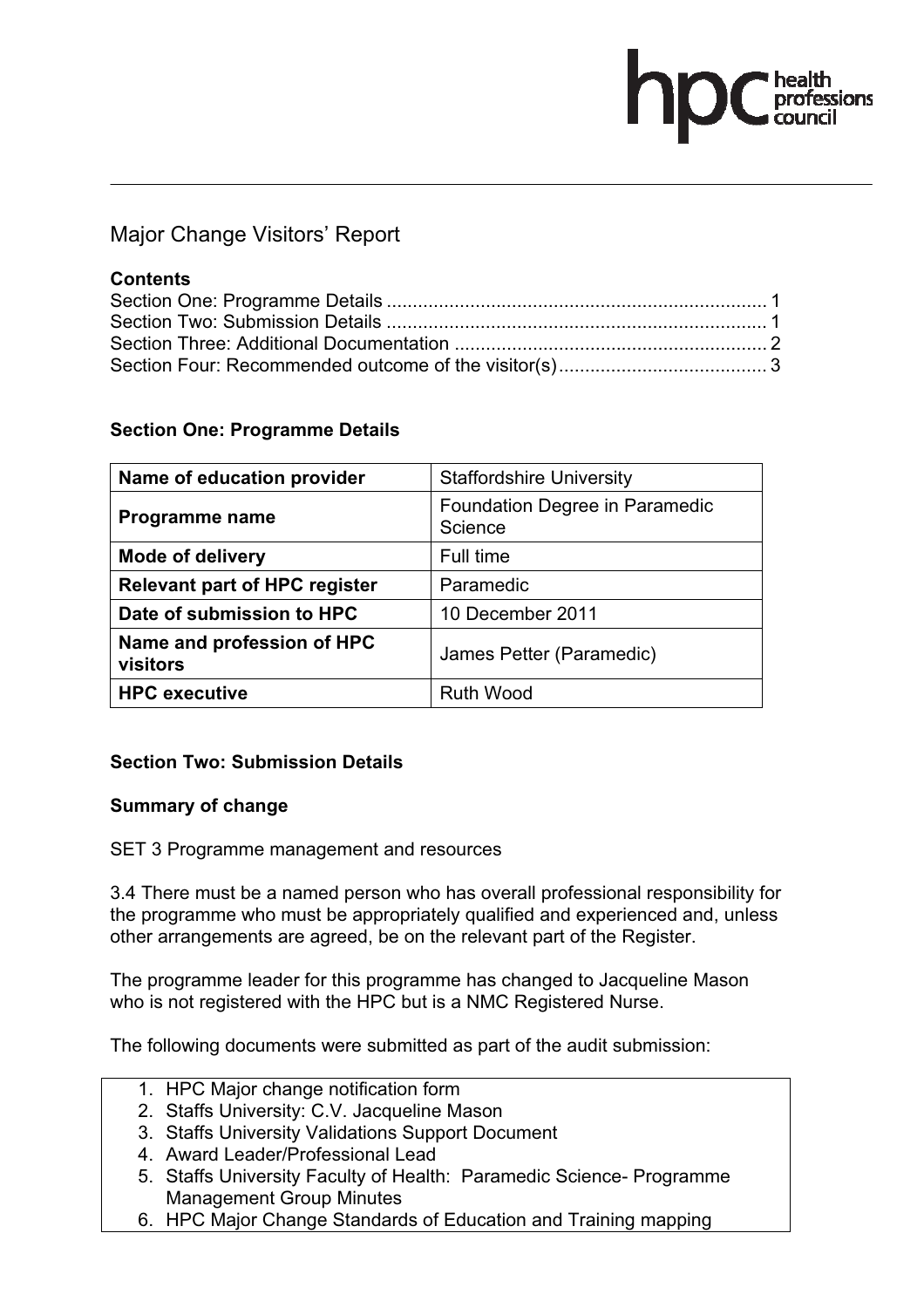#### **Section Three: Additional Documentation**

- $\Box$  The visitors agreed that no further documentation was required in order to make a recommendation.
- $\boxtimes$  The visitors agreed that additional documentation was required in order to make a recommendation. The SETs for which additional documentation was requested is listed below with reasons for the request.

#### **3.4 There must be a named person who has overall professional responsibility for the programme who must be appropriately qualified and experienced and, unless other arrangements are agreed, be on the relevant part of the Register.**

**Reason:** The education provider has provided information regarding the new named programme lead namely their CV. They have stated that the new programme lead is not an HPC registered paramedic and the CV shows that they have not previously held the position of leading a paramedic programme. The education provider has stated that the "professional lead who is a registered paramedic on (the) HPC register will continue to support the Award Leader role" (SETs mapping document 3.4). The visitor would like to see further documentation as to how this individual will be supported in running the profession specific aspects of the programme – details such as how, and in what aspects, the HPC registered professional lead will support and assist the programme leader.

**Suggested Documentation:** Further detail as to how the programme leader will be supported when looking at profession specific aspects of the programme (when will this happen, how will this happen, how this will be recorded and monitored, any other relevant information).

#### **3.5 There must be an adequate number of appropriately qualified and experienced staff in place to deliver an effective programme.**

**Reason:** The education provider has provided information regarding the new programme leader who is not an HPC registered paramedic (they are a registered NMC nurse). Because this person will need to be supported in their role with the profession specific aspects of the programme, information about each member of the programme team and their roles/responsibilities is required in order to ensure there is an adequate number of appropriately qualified and experienced staff in place to deliver an effective programme.

**Suggested Documentation:** List of programme team members and their roles and responsibilities including their roles in supporting the non-paramedic programme leader.